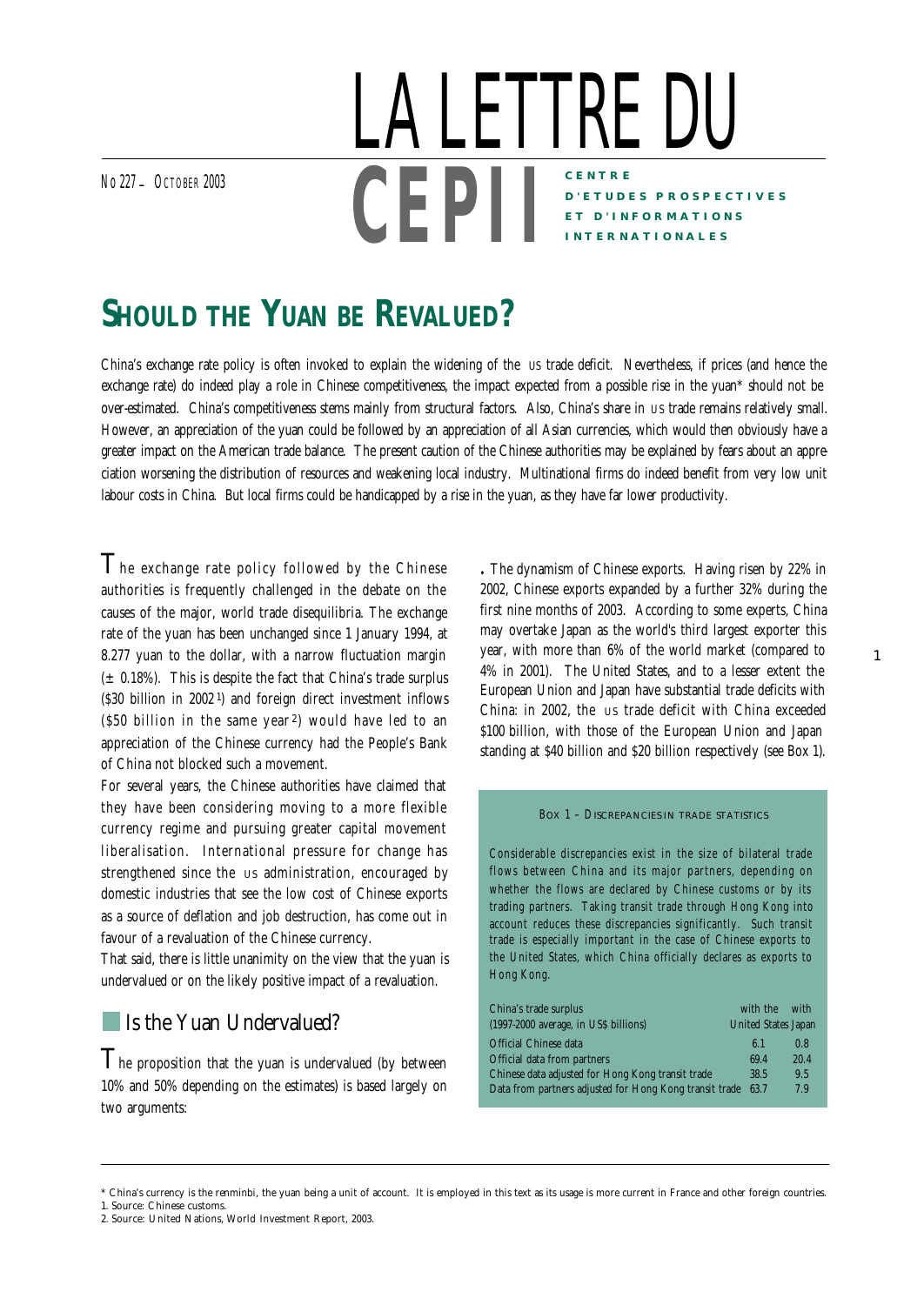**.** *The accumulation of foreign exchange reserves*. Foreign direct investment in China rose by a further 50% during the first six months of 2003, despite the SARS epidemic. In addition, since the beginning of the year, China has recorded \$30 to \$35 billion short term capital inflows (hot money)<sup>3</sup>. These inflows of capital, coming on top of the trade surplus, have led to pressures on the exchange rate to appreciate, which has been countered by the People's Bank of China. As a result, Chinese forex reserves have risen by \$70 billion since the beginning of 2003, reaching a level of \$356 billion<sup>4</sup> in the middle of the year, despite the measures taken in 2003 to liberalise capital movements<sup>5</sup> partially. Given the present, limited liberalisation of China's capital account, greater flexibility in the exchange rate regime would lead to an appreciation of the yuan.

Nevertheless, the idea that the yuan is undervalued is not shared unanimously. Indeed, the real effective exchange rate of the yuan has only fallen by 9% since 1997-1998, when the currency was considered to be over-valued compared to other Asian currencies (Graph 1).



\*1st quarter 2003.

*Note:* This is the average rate against partner currencies (weighted according to trade flows), which is corrected for the relative movement of consumer prices. A rise (fall) in the REER corresponds to an appreciation (depreciation) of the Chinese currency in real terms.

*Source:* FMI, *International Financial Statistics.*

The competitive strength of Chinese exports should be examined from several points of view.

While Chinese exports are rising, import growth is very dynamic too: during the first nine months of 2003, imports rose even more rapidly than exports (+40% for manufactured products), and the trade surplus was halved when compared to the same period in the previous year (\$9 billion as opposed to \$18 billion). China's entry into the WTO (at the end of 2001) has led to a progressive fall in customs duties, which is equivalent to a revaluation of the yuan, as far as imports are concerned.

China's trade results from structural change which has been occurring in East and South-East Asia<sup>6</sup> for the last decade. The relocation of Asian production to China has led to a shift in the distribution of Asian exports to the world market, in favour of China. At the same time, the intra-Asian division of labour has induced strong growth of Chinese imports coming from its neighbours. As a result, the Chinese trade surplus with the United States and Europe is more than off-set by the deficits recorded with Asian countries (apart from Hong Kong).

Graph 2 – China's trade balance with major economic regions *billion dollars*



*Source:* Chinese: Customs.

Lastly, China's competitiveness is not mainly linked to the exchange rate of the yuan, but stems rather from structural factors. Not only are wage levels low, but they are also flexible downwards given the abundant supply of labour: the revaluation of the yuan could thus be partly off-set by a fall in Chinese wages<sup>7</sup>. Furthermore, half of China's exports come from foreign subsidiaries set up in China, whose exports have a very high import content<sup>8</sup>, which limits the sensitivity of exports to exchange rate movements.

### China and Asia

There are a number of ways in which greater flexibility could be introduced into China's foreign exchange regime: i) a oneshot or gradual revaluation of the yuan, consistent with the present fixed but adjustable parity regime; ii) a widening of the fluctuation margin, or even a float of the yuan; and iii) a currency peg on a more diversified basket of currencies, including both the euro and the dollar. The Chinese currency's exchange rate would rise in the short term in all three cases. because of China's balance of payments position (cases i and ii) or because of the appreciation of the euro (case iii).

<sup>3.</sup> Minefi: *Revue des marchés financiers chinois*, n°27, 30 June - 4 July 2003. <http://www.dree.org/chine/actualité.asp>

<sup>4.</sup> Source: Bank of International Settlements, *Quarterly Review*, June 2003.

<sup>5.</sup> In 2003, the authorities raised the amount of foreign currency which Chinese nationals may obtain for travelling abroad and which certain companies may retain. 6. For the sake of simplicity, the term "Asia" used here refers to all East and South-East Asian countries listed in the Table on page 3.

<sup>7.</sup> The effective appreciation of the yuan in 1998 in the wake of the collapse of other Asian currencies thus led to falls in wages.

<sup>8.</sup> Every \$100 exported by foreign subsidiaries contain \$55 in imported intermediate goods. F. Lemoine & D. Ünal-Kesenci, "Spécialisation internationale et rattrapage technologique", *Economie internationale*, 92 (2002).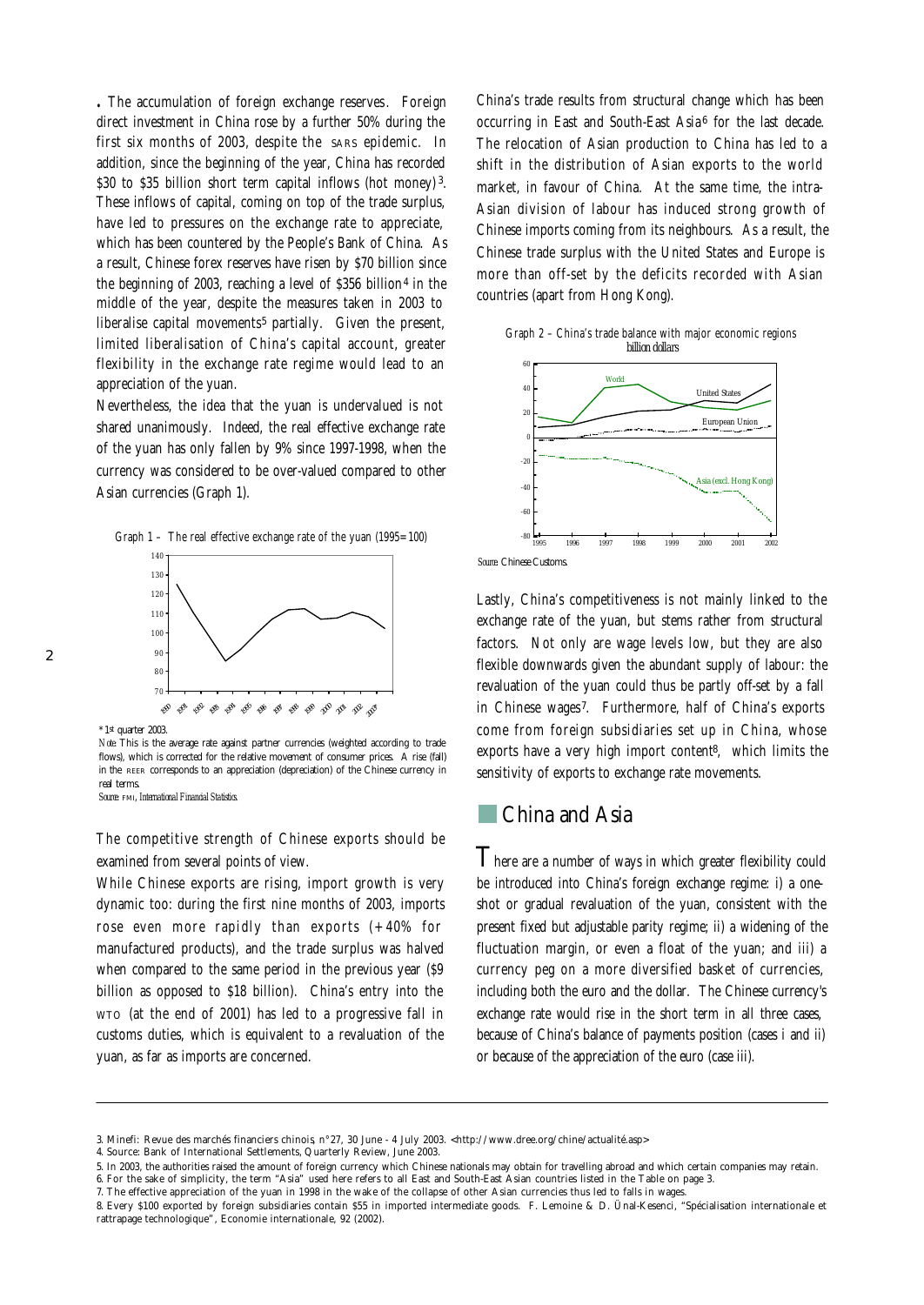What impact would exchange rate appreciation likely have on Chinese exports? A gravity model (Box 2) developed by the CEPII has been used to estimate the effect of changes in the parity and/or the volatility of the yuan on Chinese trade<sup>9</sup>. A 10% appreciation is simulated which corresponds to a strong nominal shock, as it means that the dollar price of Chinese exports rises by 10% despite imported disinflation, cost compression and the pricing behaviour described above. The results indicate that a 10% real appreciation with respect to the dollar reduce, *ceteris paribus*, the volume of Chinese exports to the United States and to other countries whose currencies are pegged in nominal terms to the dollar, by 10%.

#### BOX 2 – T HE GRAVITY MODEL

The model is estimated on the bilateral exports of 15 emerging countries (mostly Asian and including China) to the same 15 countries, and 18 OECD countries. The equation is estimated in volume terms for the period 1984-2001, and is

 $\mathbf{i} \cdot \mathbf{b}_i + \mathbf{b}_j + \mathbf{b}_t + ACOM_{ijt} + 0,444 \cdot LC_{ij} + 0,436 \cdot 6FC_{ij} + \mathbf{e}_{ijt}$  $\ln X_{ij} = 1,424 \ln PIB_{ii} + 1,186 \ln PIB_{ji} - 0,787 \ln DIST_{ij} + 1,023 \ln TCR_{ij} - 0,450 \text{ } VOL_{ij}$ <br>  $\ln_{10.043}$ 

#### Adjusted  $R^2 = 0.807$

where  $X_{\hat{i}\hat{i}}$  stands for the volume of exports of country *i* to *j*, in year  $t$ , in constant dollars,  $PIB<sub>r</sub>$  is the GDP per capita in standard purchasing parity of country *<sup>i</sup>* in year *t*. *DISTij*, is the distance between the capital cities of the two countries *<sup>i</sup>* and *j*. *TCRijt* is the real exchange rate of  $i$  with respect to  $j$  (a higher level signifies greater competitiveness for i).  $\textit{VOL}_{\textit{fit}}$  is the volatility of<br>the bilateral, nominal exchange rate (the coefficient of variation of the quarterly exchange rate), *ACOM<sub>it</sub>* is a vector of dummy variables which indicates the presence of a trade agreement in year *t* between *<sup>i</sup>* and *j*. *LCij* is a dummy variable indicating the presence of a common language, and  $FC_i$  is a dummy variable indicating the presence of a common frontier. The estimation also includes fixed effects for the countries  $(\mathcal{B}_i$ et  $\mathcal{B}_j$ ) and the years (*ßt* ). All variables are significant at the 1% level (the standard deviations are given in squared brackets). On the basis of this estimation, it follows that if China today behaves like the average of the countries in the sample\*, a 1% appreciation of the yuan will lead to a fall in exports of about 1%, whereas a rise in the volatility of the yuan will cause exports to decline by 0.4%.

(\*) A panel estimation resolves the problems faced when estimating the equation for China, problems linked to the reform and openness process that was started in 1988.

How would the US deficit respond to such a major change in the parity? There would be no impact on the value of imports of Chinese goods. Import volumes would fall, by 10%, but each imported unit would be revalued by 10% <sup>10</sup> . A turnaround in the us trade balance could only come from a rise in us exports, whose competitiveness on the Chinese market would rise by 10%. But China only accounts for 4% of total US exports, which would therefore only increase by

0.4% (assuming that the price elasticity of export volumes is also equal to 1).

In reality, the us trade deficit with China is only a part of the us deficit with Asia. Once China and Taiwan are taken out, the us deficit in 2001 exceeded \$110 billion, and was therefore higher than the deficit with China. Asia, excluding China, accounts for 20% of us exports, and a 10% real appreciation of all currencies in this region would lead to a 2% volume increase in us exports.

Some countries, such as Korea and Taiwan, which use China as their workshop, may nevertheless seek to avoid an appreciation of their currencies. Coming on top of an appreciation of the yuan, a rise in their own currencies would constitute a twofold shock to their competitiveness (higher prices for their intermediate products exported to China, and higher prices for final products exported from China). Other countries (Malaysia, the Philippines and Thailand), which compete with China in developed markets, may also feel an incentive to keep their real exchange rate unchanged in order to gain market share in the United States. However, the growing regional integration in Asia should be taken into account, as relative price stability is essential for increasing trade flows. The Asian countries are today aware of the advantages of this integration, and the  $ASEAN + 3$  (China, S. Korea and Japan) acts already as a regional coordinating body. Within this framework, they could let their currencies follow the yuan, all the more so if Japan initiated this development, as it is the key country in Asian integration (see Table).

Table – Regional trade to various Asian countries in 2001, in % of total flows

|                      | Total exports of each country $= 100$<br>Destination area<br>Other Asia<br><b>Total Asia</b><br>China<br>Japan |                |    |    | Total imports of each country $= 100$<br>Area of origin<br>Other Asia<br><b>Total Asia</b><br>China<br>Japan |         |    |    |
|----------------------|----------------------------------------------------------------------------------------------------------------|----------------|----|----|--------------------------------------------------------------------------------------------------------------|---------|----|----|
|                      |                                                                                                                |                |    |    |                                                                                                              |         |    |    |
| China                |                                                                                                                | 19             | 13 | 31 |                                                                                                              | 21      | 30 | 51 |
| Japan                | 11                                                                                                             | i.             | 27 | 38 | 18                                                                                                           | ٠       | 24 | 42 |
| South Korea          | 15                                                                                                             | 11             | 16 | 42 | 10                                                                                                           | 20      | 14 | 44 |
| Thailand             | 6                                                                                                              | 16             | 21 | 43 | 6                                                                                                            | $^{22}$ | 23 | 51 |
| Taiwan               | 11                                                                                                             | 11             | 21 | 44 | 6                                                                                                            | 25      | 22 | 53 |
| <b>Hong Kong</b>     | 33                                                                                                             | $\overline{2}$ | 11 | 46 | 10                                                                                                           | 13      | 37 | 59 |
| Philippines          | $\overline{4}$                                                                                                 | 17             | 28 | 49 | 3                                                                                                            | 23      | 26 | 52 |
| Malaysia             | 6                                                                                                              | 13             | 29 | 49 | 6                                                                                                            | 18      | 37 | 61 |
| Singapore            | $\overline{4}$                                                                                                 | 6              | 43 | 53 | 5                                                                                                            | 15      | 34 | 54 |
| <b>Indonesia</b>     | 5                                                                                                              | 23             | 27 | 54 | 6                                                                                                            | 20      | 31 | 58 |
| For information:     |                                                                                                                |                |    |    |                                                                                                              |         |    |    |
| <b>United States</b> | 4                                                                                                              | 8              | 12 | 24 | 9                                                                                                            | 11      | 12 | 32 |
| World                | 3                                                                                                              | 5              | 9  | 18 | 5                                                                                                            | 7       | 10 | 22 |

*Source*: **CEPIL, the CHELEMORTARY** 

The American trade balance improvement would remain limited in all cases, especially as the appreciation cannot be generalised given the heterogeneity of macroeconomic performance. In particular, the current deflation in Taiwan stands in the way of an appreciation of the Taiwanese dollar.

<sup>9.</sup> See Agnès Bénassy-Quéré & Amina Lahrèche-Révil, "Trade linkages and exchange-rates in Asia: The role of China", *CEPII Working Paper*, No 2003-21, December 2003. It is very unlikely that the Chinese authorities opt for a free float of the yuan in the foreseeable future. For this reason, the question of volatility has not been examined here, and research has been concentrated on a possible revaluation.

<sup>10.</sup> The substitution of American production for Chinese production would, however, slow down in some sectors. Deflationary pressures exerted by imported Chinese products would also be reduced.